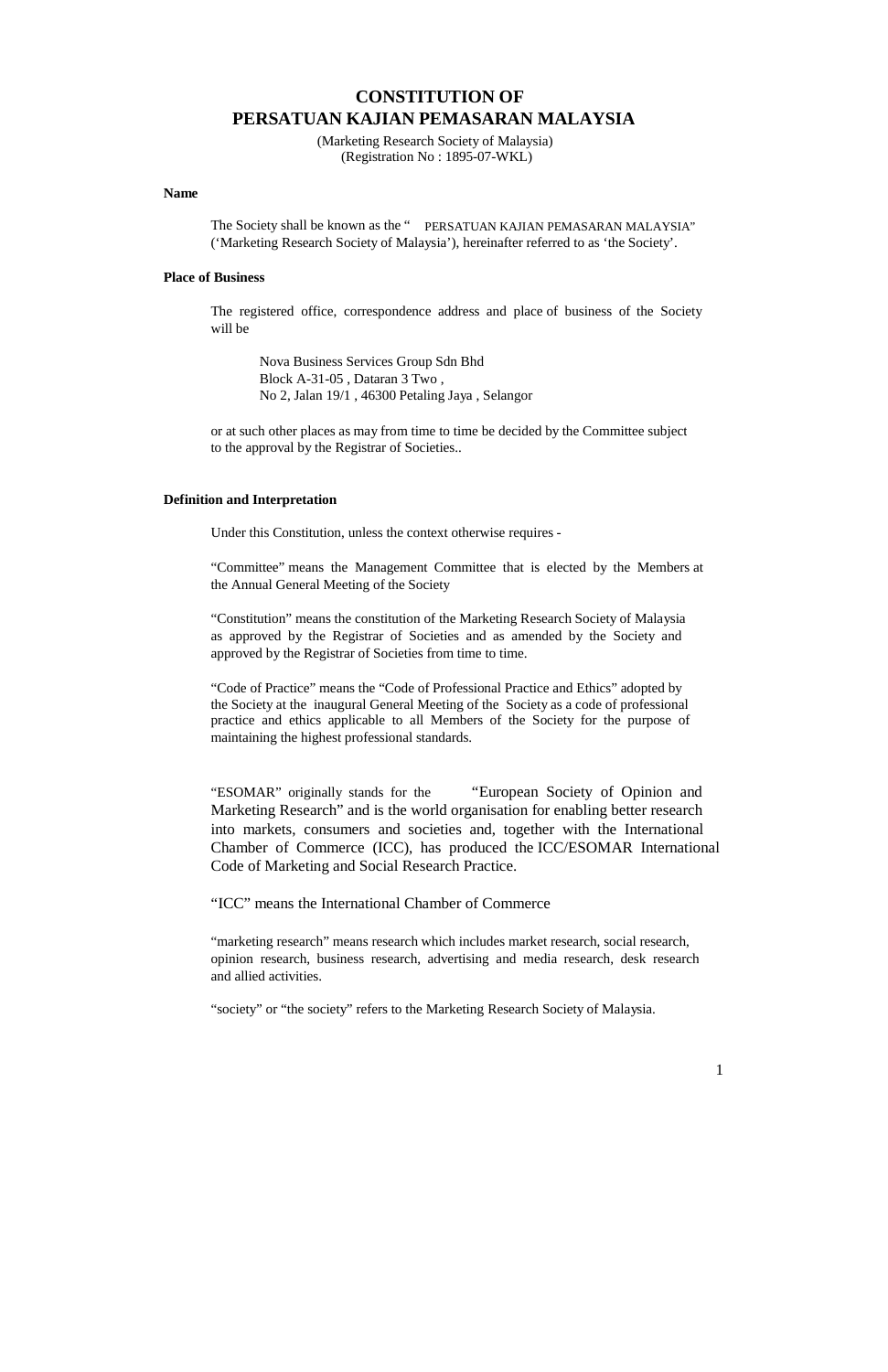"seal" means the common seal of the Society.

the words "he" or "his" is to be applied generically, not to the exclusion of 'she' or 'her'. All references to the male pronoun in this Constitution are to be regarded as inclusive of both male and female. A corporate entity shall also be referred to by the male pronoun.

## **4. Insignia & Common Seal**

- 4.1 The Society may use as its official insignia any logo with the colours and meanings as approved by the Registrar of Societies. Such insignia when approved by the Registrar of Societies shall be described under Clause 4.1 of the Constitution.
- 4.2 The Society shall have a common seal the impression of which appears in Appendix 1 of this Constitution.
- 4.3 The common seal of the Society may from time to time be changed or altered by the Committee subject to the approval of the Registrar of Societies.
- 4.4 All deeds and agreements made by the Society and other documents and instruments requiring the seal of the Society shall be sealed with the common seal of the society pursuant to a resolution of the Committee by an officer of the Society duly authorised by the Committee to do so who shall sign every such deed, agreement, document or instrument to which such seal is affixed and such signing shall be sufficient evidence that such seal was duly and properly affixed and that the same was the lawful seal of the Corporation.

## **5. Vision & Mission**

## **5.1 Vision**

It shall be the vision of the Society to provide a stimulus to encourage, support and foster change and growth in the marketing research industry and amongst its practitioners, achieving the highest possible standards of professionalism and practice in Malaysia.

# **5.2 Mission Statement**

The Society shall endeavour:

- 5.2.1 To set and maintain professional research standards and practice;
- 5.2.2 To foster the understanding, acceptance and value of marketing research within government, business community and the general public in Malaysia

#### **6. Objectives**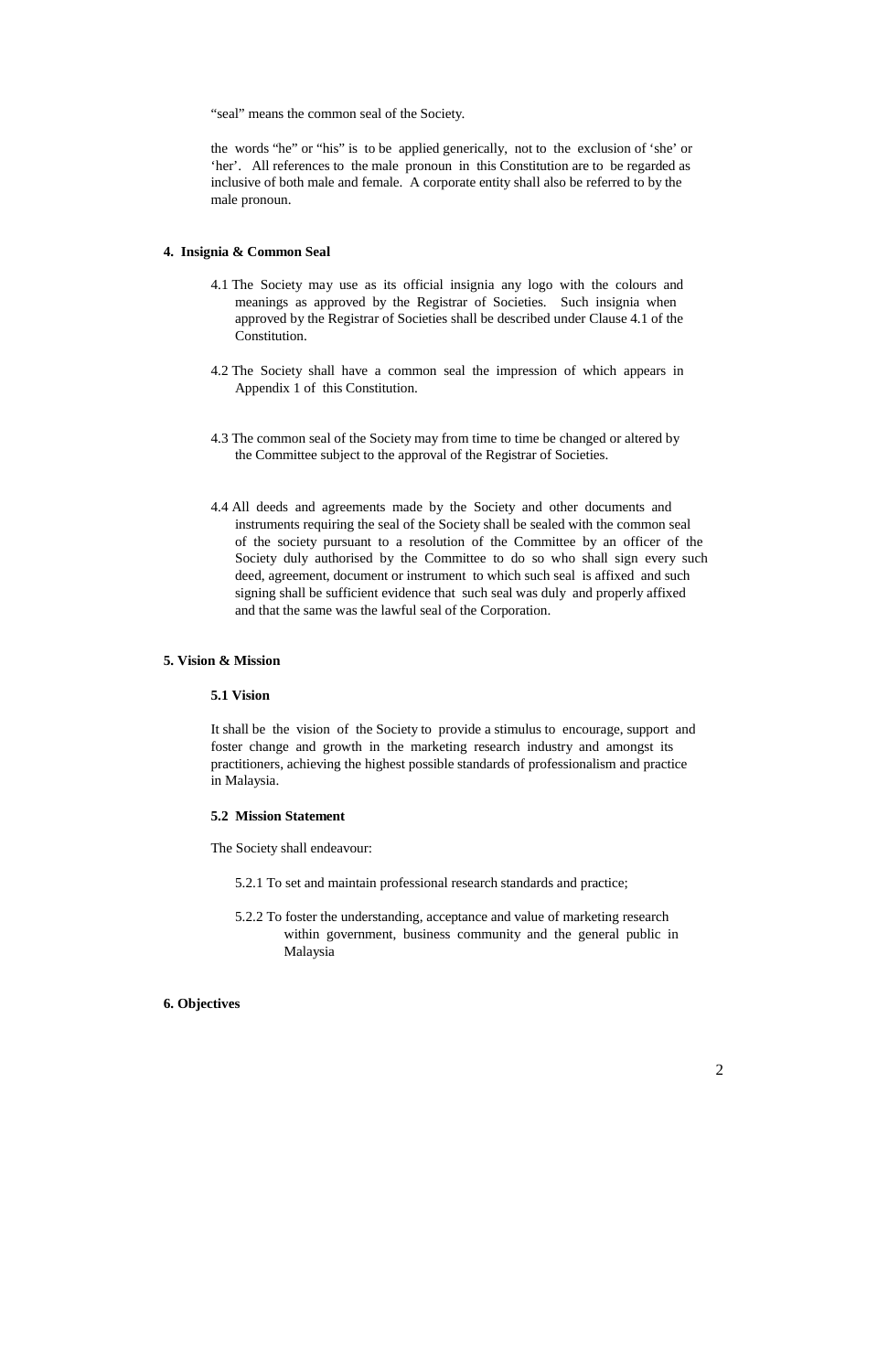The principal and specific objectives of the society shall be as follows: **6.1 Principal Objectives**

- 6.1.1 To promote industry recognition of the marketing research profession
- 6.1.2 To uphold the standards and ethics of the profession consistent with internationally recognised practice
- 6.1.3 To encourage professional discipline amongst its Members

## **6.2 Specific Objectives**

- 6.2.1 Service to Government & Statutory Agencies & International Authorities
	- i) To serve on or offer assistance and advice to any Government, Statutory or International Bodies in connection with marketing research matters.
	- ii) To take concerted action as the principal professional body in matters affecting the Marketing Research Industry and its Members and to make representation to Government on the effect of legislation or regulations that Government may introduce from time to time.
	- iii) To make every endeavour to maintain and enhance the reputation of the marketing research industry and its contribution to the supply of accurate and actionable information and its interpretation and to assist and cooperate with Government and other appropriate bodies and authorities on such matters.
- 6.2.2 Service to the General Public
	- i) To encourage the awareness of marketing research in all its applications and value to the general public as well as the business community and its role in serving the community within Malaysia.
	- ii) To improve and enhance the image of the marketing research profession and industry within Malaysia.
- 6.2.3 Service to the Business Community
	- i) To serve on or offer assistance and advice to any business organisation in connection with marketing research matters.
	- ii) To act as arbitrators in and otherwise to assist in the settlement of disputes and difficulties arising between Members or in connection with any marketing research transactions or business.
- 6.2.4 To aspire towards and set quality standards

To adopt a Code of Practice and for regulating the conduct of Members in keeping with the known best international practice of the marketing research industry, so as to establish the highest possible ethical and disciplinary standards. Until such time for a Malaysian Code of Practice to be prepared and accepted by its Members, the Society will adopt the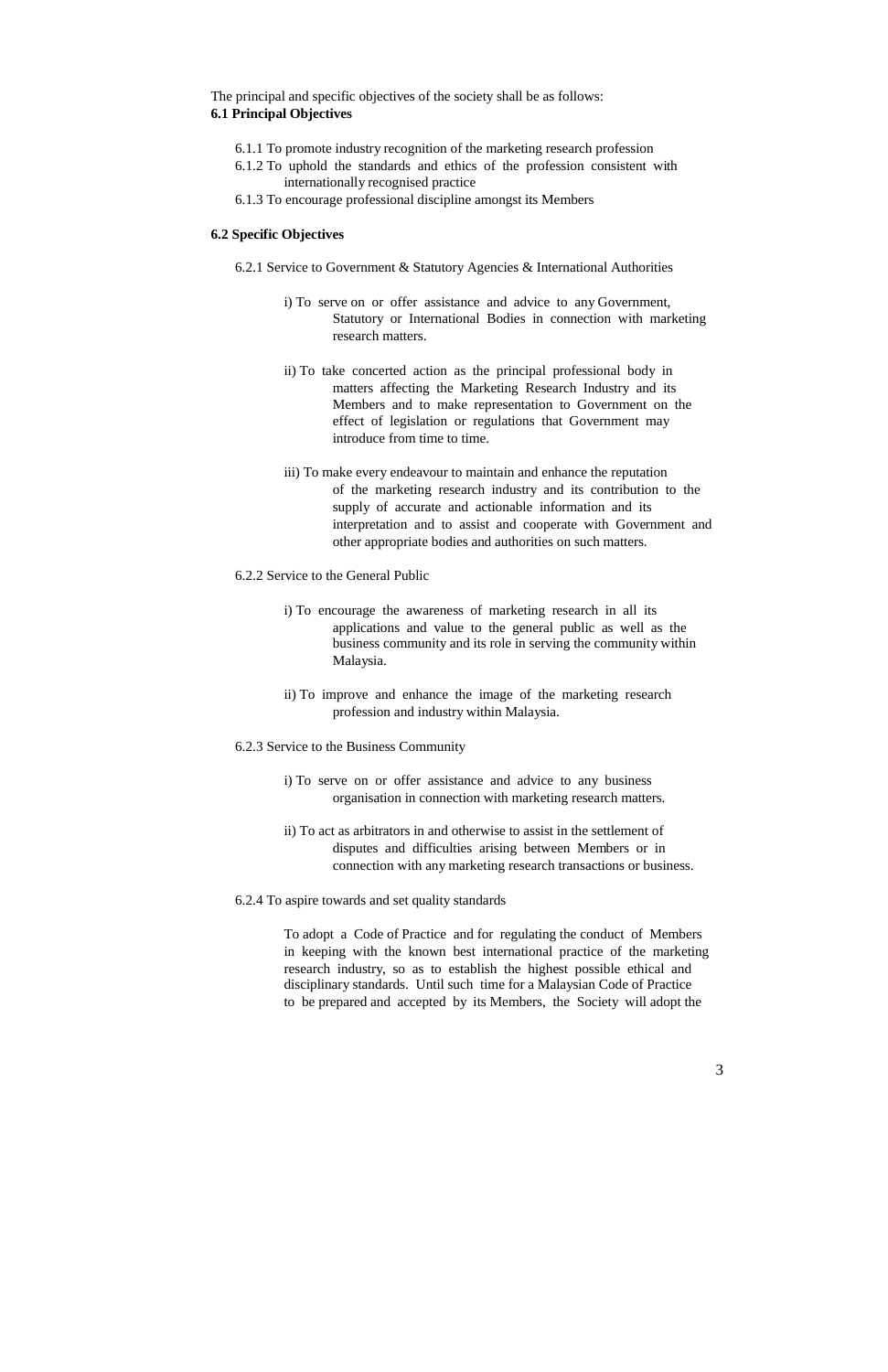ICC/ESOMAR International Code of Marketing and Social Research Practice, currently regarded internationally as best practice.

- 6.2.5 To raise professional standards
	- i) To advance and promote education and technical training in the marketing research industry and for such purposes to organise and/or support training schemes.
	- ii) To promote an environment in which users and providers of marketing research will develop necessary marketing research skills, and to help identify and capture opportunities which will enable their business to progress and grow.

6.2.6 To promote goodwill and fellowship among Members

- i) To promote and foster cooperation, understanding and goodwill amongst Members of the society.
- ii) To act as arbitrators in and otherwise to assist in the settlement of disputes and difficulties arising between Individual Members or in connection with any marketing research transactions or business.
- iii) To provide a meeting place or meeting places for its Members and to bring together persons engaged or connected with the marketing research industry so that they may, by cooperation and mutual exchange of ideas and views, advance the interests of the Members and the Society.

## **7. Membership**

## **7.1 Eligibility**

Membership of the Society shall be open to all individuals domiciled in Malaysia who have reached the age of majority and organisations incorporated or registered in Malaysia who fulfil the requirements as laid down under this Constitution.

## **7.2 Categories of Membership**

Membership with the society shall comprise of the following categories:

7.2.1 Individual Member

7.2.2 Corporate Member

# **7.3 Classes of Individual Members**

Individual Members may be admitted to one of the following classes of Membership:

7.3.1 Full Member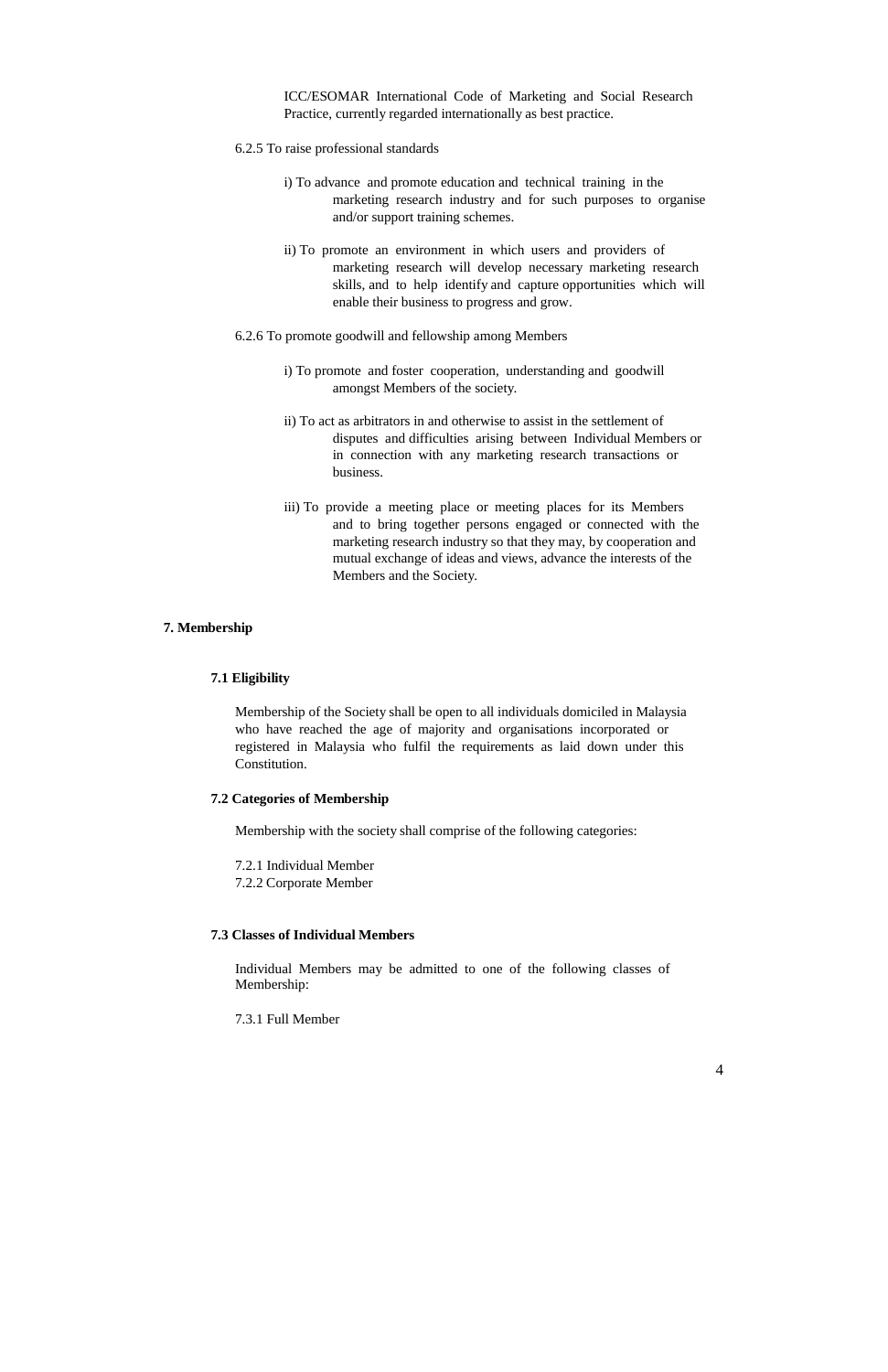7.3.2 Life Member 7.3.3 Associate Member 7.3.4 Student Member 7.3.5 Honorary Member

#### **7.4 Classes of Corporate Members**

A Corporate Member may be admitted to one of the following classes of Membership:

7.4.1 Research Corporate Member 7.4.2 Non-Research Corporate Member

## **7.5 Definitions of Categories and Classes of Membership**

## **7.5.1 Individual Member**

An individual Member is a human individual who has fulfilled the eligibility conditions of Membership under Clause 7.1 and who has been duly admitted as a Member into the Society in accordance with the procedure as laid down under Clause 9 of this Constitution.

## **7.5.2 Corporate Member**

A Corporate Member is an organisation incorporated or registered in Malaysia and which has satisfied the eligibility conditions of Membership under Clause 7.1 and which has been duly admitted as a Member into the Society in accordance with the procedure as laid down under Clause 9.

## **7.5.3 Full Member**

An individual may be admitted to be a Full Member of the Society if he satisfies the following conditions:

- i) The applicant has presented satisfactory evidence to the Committee of active engagement in and understanding of the commissioning and/or conduct of marketing research over a period of at least three years.
- ii) The Committee is satisfied that the individual concerned is interested in furthering the aims and objectives of the Society and has the necessary qualifications, experience and/or expertise in the field of research to become a fully active and contributing Member of the Society.
- iii) The applicant affirms acceptance and support of the Society's Code of Practice and any other Code (in default) which may be adopted by the Society until the Society's Code of Practice comes into effect.

#### **7.5.4 Life Member**

i) Life Membership is an Individual Membership that may be

granted, by invitation only, to individuals, who in the opinion of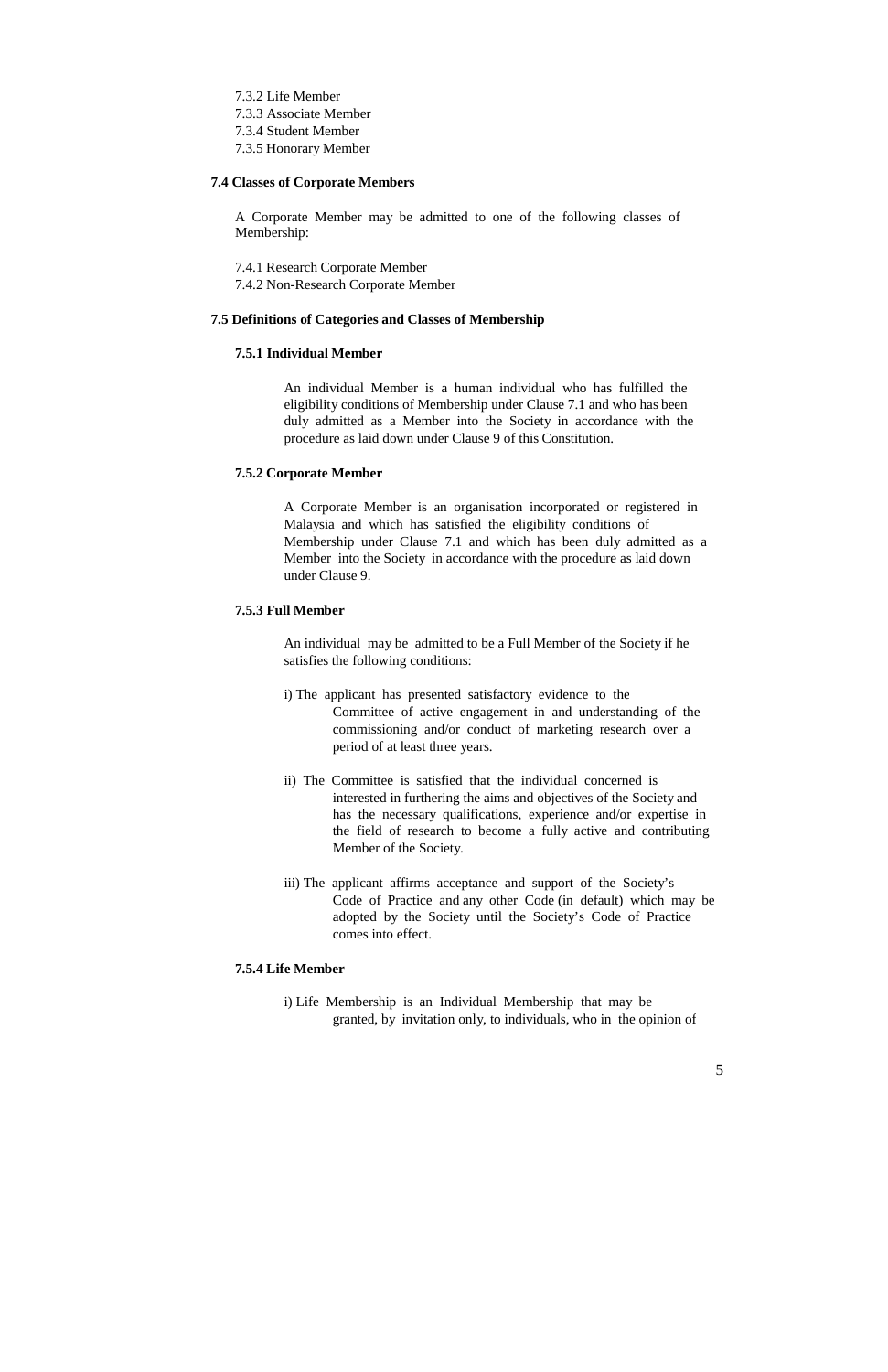the Committee are well respected in the industry and who have made a significant contribution to the industry as a whole and/or has helped to advance the marketing research industry and its profession in Malaysia.

- ii) The nomination of an individual to be invited to be a Life Member shall be made by any Member of the Committee to the Committee. The Committee shall decide either to approve or reject the nomination by way of majority vote.
- iii) A Life Member will have all rights, benefits and privileges of a Full Member of the Society and shall undertake to observe the Code of Practice.
- iv) A Life Member shall be required to pay a Membership Joining Fee as decided by the Committee but will be exempted from paying any Annual Subscription to the Society.

## **7.5.5 Associate Member**

An individual may be admitted to be an Associate Member of the Society if he is not eligible for Full Membership but who presents satisfactory evidence to the Committee that he is engaged in, or interested in marketing research or furthering the aims and objectives of the Society.

#### **7.5.6 Student Member**

An individual may be admitted to be a Student Member of the Society if he is not eligible for Full or Associate Membership but who presents satisfactory evidence to the Committee that he is currently enrolled, either full-time or part-time in an approved tertiary course of study. The student shall not be eligible for membership without the prior approval of the Vice Chancellor of the university concerned.

## **7.5.7 Honorary Member**

- i) Honorary Membership is an Individual Membership that may be granted by invitation only, to individuals, who, by virtue of the position held in industry, academia or government, in the opinion of the Committee, are in a position to develop, influence and enhance the image and/or practice of the marketing research industry and profession in Malaysia.
- ii) The nomination of an individual to be invited to be an Honorary Member shall be made by any Member of the Committee to the Committee. The Committee shall decide either to approve or reject the nomination to invite the nominated individual to Honorary Membership by way of majority vote.
- iii) An Honorary Member will have all rights, benefits and privileges of a Full Member of the Society but will not be entitled or have the right to vote at Meetings.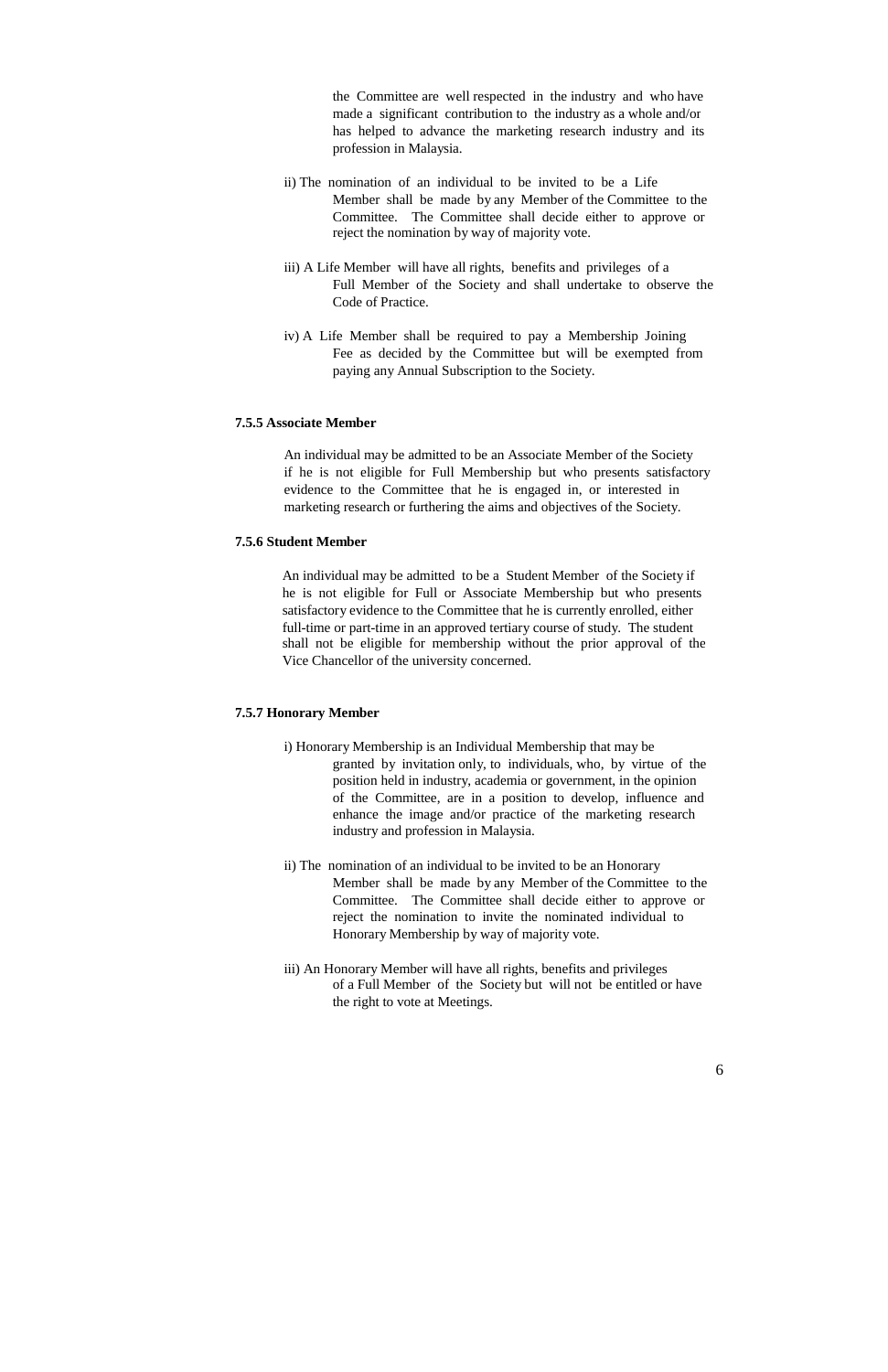- iv) An Honorary Member is exempted from paying any Membership Joining Fee or Annual Subscription to the Society.
- v) The number of Honorary Members of the Society at the time of nomination shall be limited to 5% of the number of paid-up Full Members or a total of ten, whichever is the smaller.

#### **7.5.8 Research Corporate Member**

- i) Research Corporate Membership may be granted by the Committee to any organisation incorporated or registered in Malaysia whose main source of income is marketing research and consultancies and which is interested in furthering the aims and objectives of the Society.
- ii) A Research Corporate Member shall be represented in the Society by one individual representative nominated by the Research Corporate Member as its Corporate Nominee.
- iii) The Corporate Nominee of a Research Corporate Member shall be a person who is qualified to be a Full Member of the Society.
- iv) The Corporate Nominee of the Research Corporate Member shall be accorded all the rights of a Full Member within the meaning of the Constitution.
- vi) A Research Corporate Member shall exercise its right to vote at Society Meetings through its Corporate Nominee or by the Corporate Nominee's duly authorised proxy.
- vii) A Research Corporate Member shall enjoy all rights and benefits and shall fulfil all obligations of Membership and be bound by the rules and regulations of the Society as stipulated under this Constitution and which are made from time to time by the Committee under the provisions of this Constitution.

#### **7.5.9 Non-Research Corporate Member**

- i) Non-Research Corporate Membership may be granted by the Committee to any organisation incorporated or registered in Malaysia whose main source of income is not marketing research but which is interested in furthering the aims and objectives of the Society.
- ii) A Non-Research Corporate Member shall be represented in the Society by one individual representative nominated by the Non-Research Corporate Member as its Corporate Nominee.
- iii) The Corporate Nominee of a Non-Research Corporate Member who is qualified to be a Full Member of the Society shall have the right to vote personally or through his duly authorised proxy at Society Meetings on behalf of the Non-Research Corporate Member who the Nominee represents, and the right to stand for elections to the Management Committee, subject to the provisos

presented in Clause 15.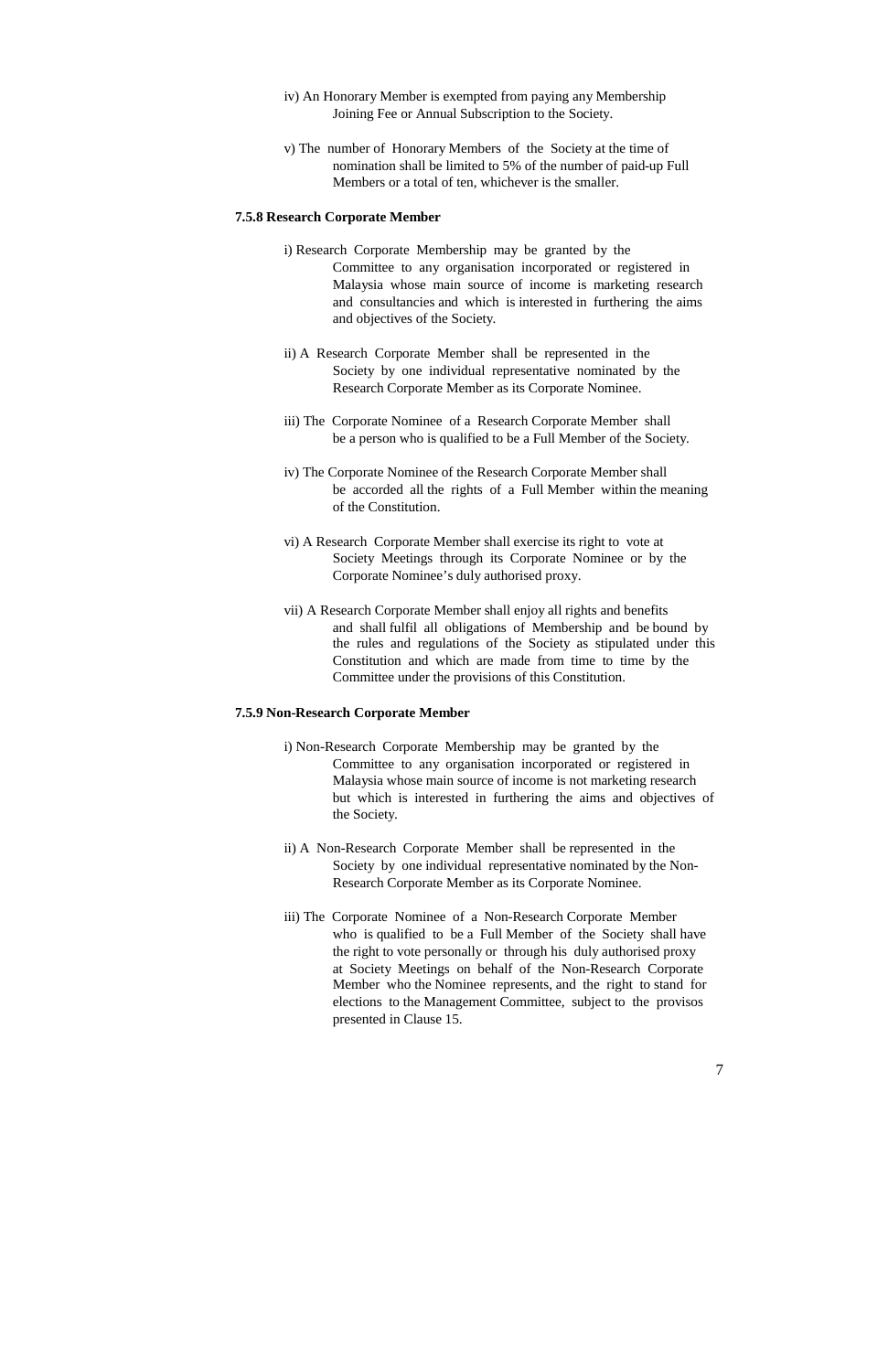- iv) The Corporate Nominee of a Non-Research Corporate Member who is not qualified to be a Full Member of the Society shall not have the right to vote at Society Meetings.
- v) Except for the right to vote and the right to hold office which shall only be enjoyed by the Non-Research Member through its Corporate Nominee if that Corporate Nominee is duly qualified under sub-clause (iii) above, the Non-Research Corporate Member shall enjoy all rights and benefits and shall fulfil all obligations of Membership and be bound by the rules and regulations of the Society as stipulated under this Constitution and which are made from time to time by the Committee under the provisions of this Constitution.

#### **8 . Special Interest Groups (SIGs)**

- 8.1 The Committee shall have the power to set up and establish Special Interest Groups (SIGs) to cater for the specialist needs of its Members and of the differing business and research types and segments within the industry.
- 8.2 The Special Interest Group Secretary shall ensure that each Special Interest Group (SIG) which is set up will be administered by its own separate SIG Committee.
- 8.3 Committee Members will elect the Chairman, who will then nominate the Members, for each SIG Committee from amongst Full Members or Corporate Nominees who are accorded rights of Full Members at an Annual General Meeting. Each SIG Committee shall comprise of a minimum of three and maximum of six Members excluding the Chairman.
- 8.4 The Chairman of each SIG shall be a Full Member or a Corporate Nominee accorded the rights of a Full Member.
- 8.5 Should there be insufficient eligible Members nominated to form a specific SIG Committee at an Annual General Meeting, the SIG Chairman shall have the power to co-opt eligible Members to form the SIG.
- 8.6 Proceedings of SIG Committees will be governed by the same requirements and rules that govern General Meetings of the Society.
- 8.7 Members of each SIG Committee shall serve a two-year term in office from date of appointment and may be re-elected or appointed to the SIG Committee at the end of the two-year term of office.

## **9 . Application Procedure**

- 9.1 An application for Membership shall be made on the prescribed form issued by the Committee.
- 9.2 Every application for Membership shall be proposed and seconded by two Full Members and shall be forwarded to the Membership Secretary who shall at the

first reasonable opportunity submit it to the Committee for approval.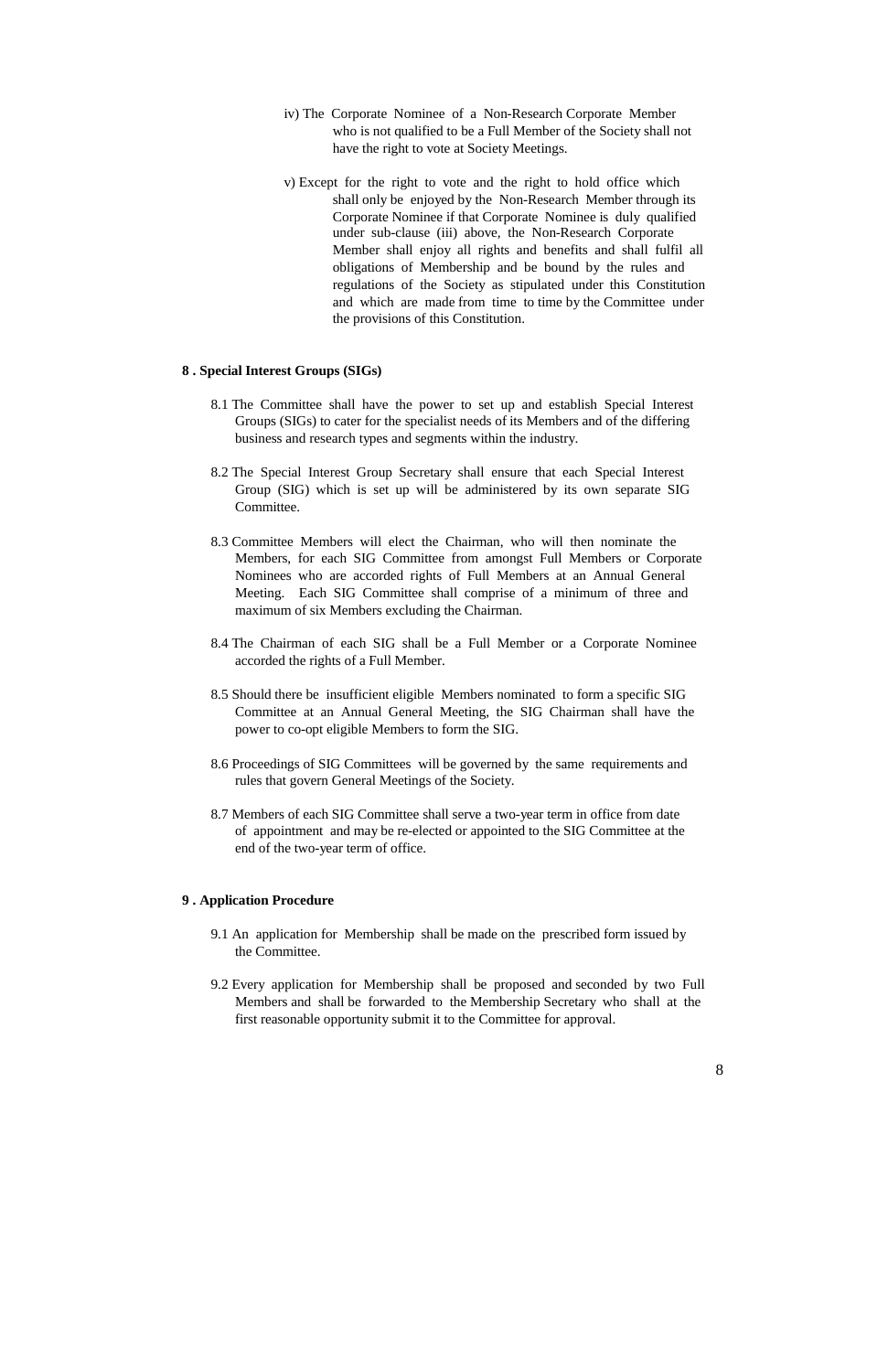- 9.3 Approval of a Membership application or otherwise shall be made by way of simple majority of votes of Committee Members attending a duly constituted Meeting of the Committee. The Committee may at its discretion reject any application without assigning any reason thereof.
- 9.4 Every applicant whose application for Membership has been approved shall pay the prescribed entrance fee and first Annual Subscription before being admitted as a Member of the Society. Upon payment of the prescribed entrance and Annual Subscription fees, the applicant shall be entitled to all the privileges of the category of Membership to which he is admitted.
- 9.5 The prescribed Application forms for Membership shall be made available at the registered office of the Society and made accessible on-line at the Society website. A downloaded and printed version of the application form will be treated in all respects similar to the prescribed application form issued by the Committee.

## **10. Voting Rights & Procedures**

- 10.1 Within the Category of Individual Membership, only Full Members and Life Members, who are not in arrears of their Annual Membership Subscriptions and who are Members in good standing shall be entitled to vote in person or by post or by proxy at any Meeting of the Society.
- 10.2 Within the Category of Corporate Membership, Research Corporate Members and Non-Research Corporate Members who are not in arrears of their Annual Membership Subscriptions and who are Members in good standing shall be eligible to vote through their respective Nominees who have been duly nominated and are duly qualified under Clause 7.5.8 (iii) or under Clause 7.5.9 (iii) of the Constitution as the case may be.
- 10.3 Irrespective of the capacity in which a Member attends any Meeting of the Society, each individual Member or Nominee of a Corporate Member shall only be entitled to a single vote. A Full Member who is also a Nominee of a Corporate Member is only entitled to one single vote at any Meeting of the Society.
- 10.4 Voting at Meetings of the Committee shall be in a manner decided from time to time as reasonable by the Committee. Voting at General Meetings of the Society shall be by secret ballot or by postal vote. The notice of a General Meeting to Members shall contain postal voting forms.
- 10.5 Votes by proxy shall be accepted at Committee Meetings and at General Meetings provided that a duly witnessed notice of the proxy has been lodged with the Honorary Secretary prior to the commencement of the Meeting.
- 10.6 In the event of a tie of votes at any Meeting, the President (or the Chairman of the Meeting) shall have a second or casting vote.
- 10.7 A Member may cast a postal vote on all or any of the matters to be voted on at a General Meeting by indicating his vote on the prescribed voting form duly issued and sent to Members together with the notice of the General Meeting by the Hon.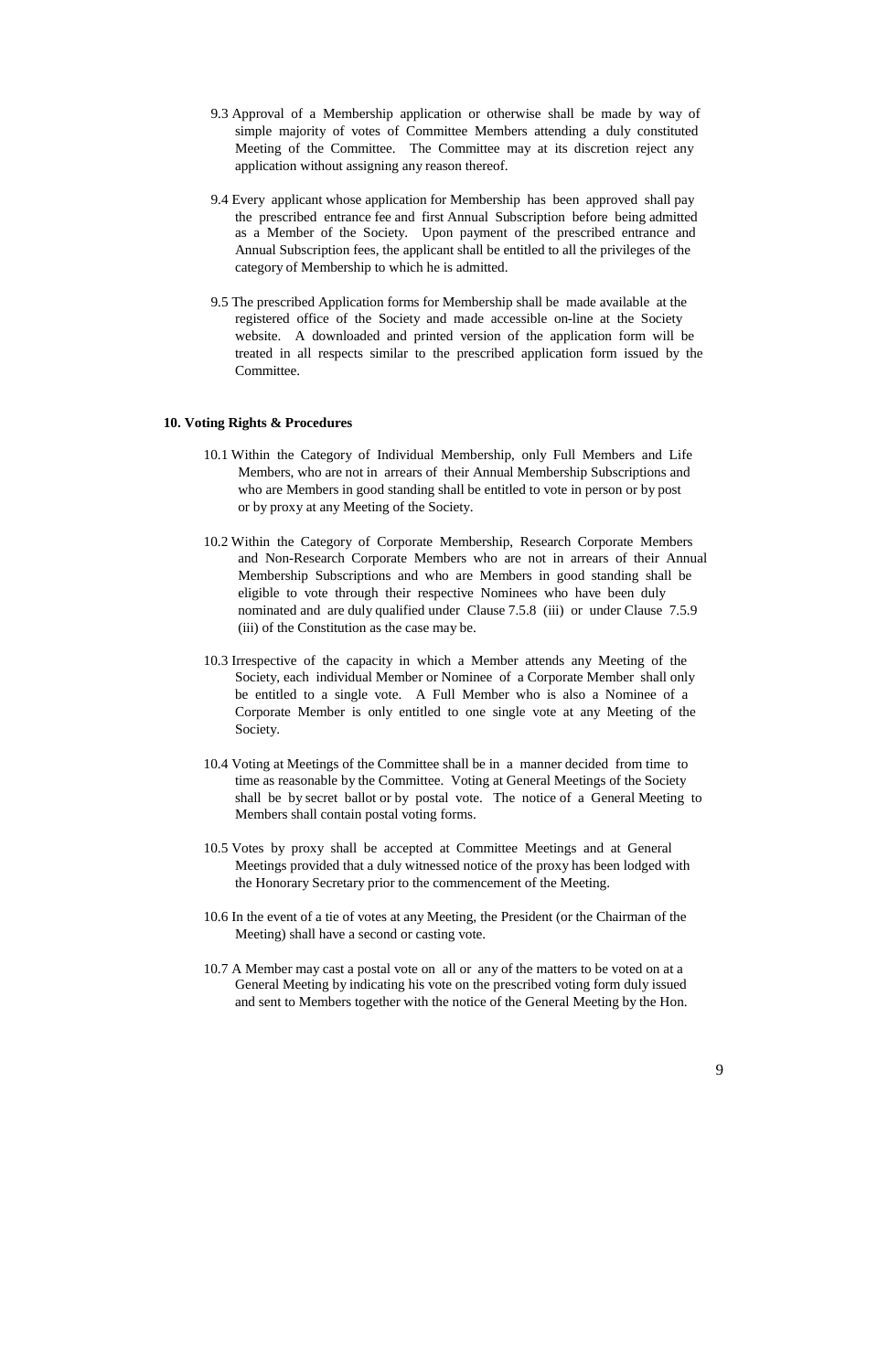Secretary. A postal ballot from a Member shall reach the Committee not less than forty-eight hours before the commencement of the General Meeting.

- 10.8 In relation to any matter for which postal votes are allowed and are duly received, the Committee shall abide by the following procedure:
	- i) All postal votes received shall be pooled
	- ii) At least two Members of the Committee shall scrutinise the votes and, in relation to each resolution or matter or candidate voted upon, as the case may be:
		- a) certify the number of Members voting in favour of or against a resolution or matter or for candidate as the case may be; and
		- b) present the voting results to the Chairman of the Meeting.
	- iii) If a vote is taken at a Meeting on a resolution on which postal votes have been cast, the Chairman of the Meeting must also include in the overall total count of votes, the postal votes received for or against the resolution.
	- iv) The Chairman of a Meeting must ensure that a certification of postal votes held by him is annexed to the minutes of the Meeting.

## **11. Inquiries into Complaints against Members, Disciplinary Action and Appeal**

- 11.1 The Committee may take disciplinary action against any Member if the Member has conducted himself, whether on the Society's premises or elsewhere, whether by word or act, in a manner deemed to be contrary to the aims and objects of the Society or detrimental to the interests of the Society and/or injurious to its reputation or if the Member is in breach of the Society's Code of Practice. Any disciplinary action shall be preceded by a due inquiry as provided for under this Constitution and such inquiry shall only be commenced if a formal complaint is lodged with the Committee by a Member against another Member.
- 11.2 A complaint by any Member against another Member alleging breach of any of the rules and regulations of the Society or of the Code of Practice shall in the first instance be made to the Committee by way of a formal letter of complaint.
- 11.3 Any letter of complaint under sub-clause (2) shall be tabled at the earliest Meeting of the Committee after the letter of complaint is received. Any Member of the Committee may table a letter of complaint against any other Member at a Meeting of the Committee.
- 11.4 If the Committee decides that there is merit in the complaint received, the President shall form a Committee of Inquiry into the complaint comprising of at least three and not more than five Members of the Committee and the President shall appoint one of the Members of the Committee of Inquiry as the Chairman of the Committee of Inquiry. The President shall not be a Member of the Committee of Inquiry.
- 11.5 The Committee of Inquiry shall commence its inquiry into the complaint within

five days from the date of its appointment and shall conclude its inquiry within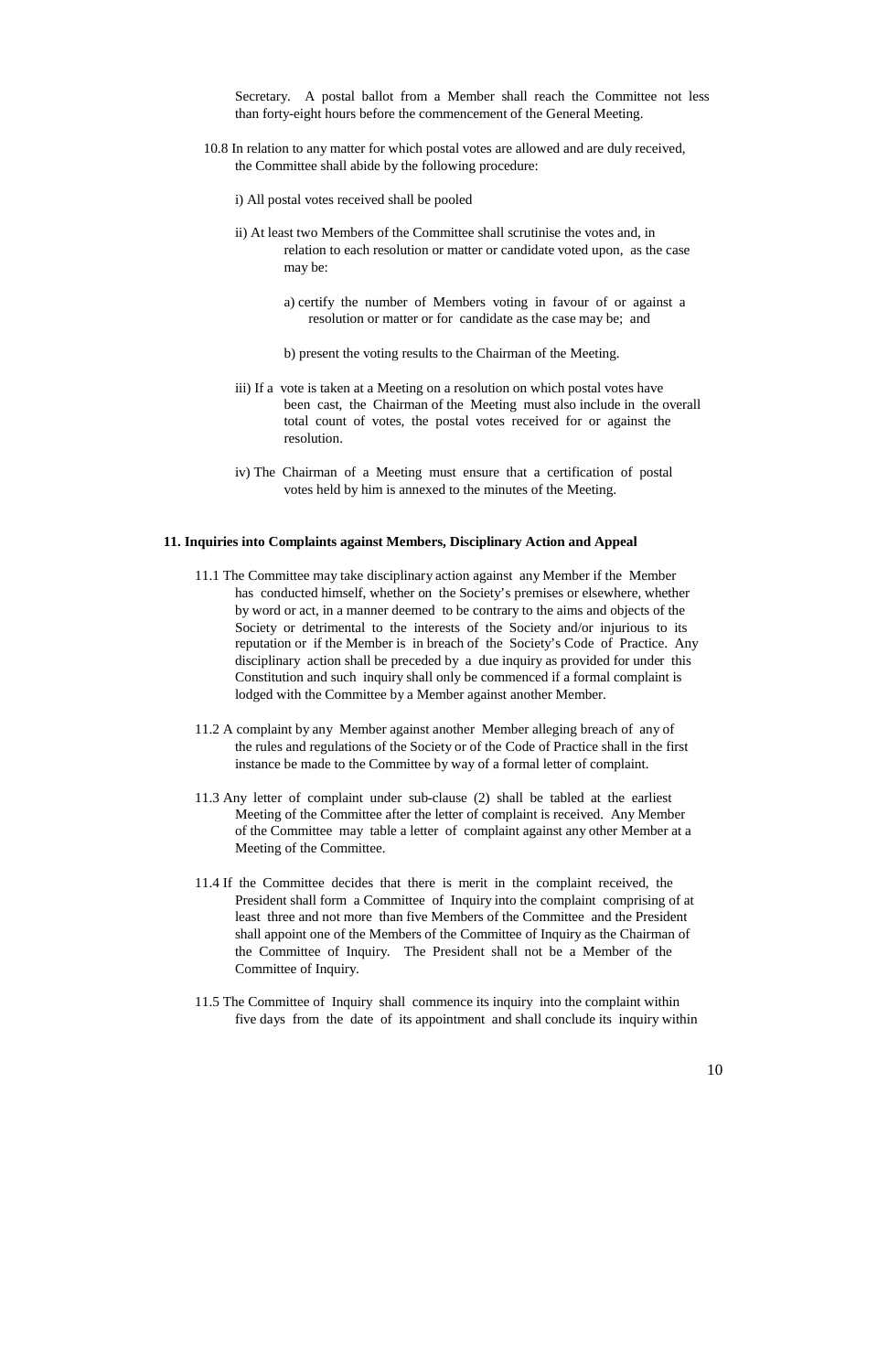fourteen days from the date of its appointment. The Committee may allow an extension of time for the Committee of Inquiry to complete its inquiry.

- 11.6 Within seven days of the conclusion of its inquiry, the Chairman of the Committee of Inquiry shall communicate the findings and recommendations of the Committee of Inquiry including recommendations for any disciplinary action to be taken to the President who shall then table the findings and recommendations to the Committee at the next scheduled Meeting of the Committee or at a Meeting of the Committee specially called for this purpose. The Committee shall approve, modify or reject the recommendations of the Committee of Inquiry.
- 11.7 A Member who is aggrieved by the disciplinary action imposed by the Committee may appeal against the action to the President who shall refer the matter to the Arbitration Committee consisting of three Members whose names have been drawn by lot by the aggrieved Member from the pool of Members of the Arbitration Panel. The decision of the Arbitration Panel shall be final and binding unless it is reversed by a resolution of two-thirds majority of Members attending and voting at the Annual General Meeting of the Society upon appeal by the Member concerned or on his behalf if he has ceased to be a Member by reason of expulsion.
- 11.8 No disciplinary action shall be taken against any Member without the Member concerned being given reasonable opportunity to be heard.
- 11.9 Disciplinary action by the Committee against a Member may take the form of fines, suspension or expulsion from the Society.
- 11.10 The Society shall not be prejudiced from taking any form of legal action against a Member notwithstanding any disciplinary action taken against such a Member in accordance with the Society Constitution.
- 11.11 For the purposes of Clause 11.7 an Arbitration Panel shall be elected at the Annual General Meeting of the Society. The Panel shall comprise of at least five individuals who are Honorary or Life Members of the Society and whose term of office as arbitrators shall be two years. Members selected to be on the Arbitration Panel shall be eligible for re-election at the expiry of their term of office.

## **12. Entrance Fees, Subscriptions and Other Dues**

- 12.1 All persons or organisations admitted as Members of the Society except for those exempted under this Constitution shall pay the following fees:
	- a) Joining Fees
	- b) Annual Membership Fees
- 12.2 The amount of joining and Annual Membership fees payable shall be determined at the Annual General Meeting upon proposals tabled at the Annual General Meeting by the Committee and such fees as approved at the Annual General Meeting shall become payable by the Members.
- 12.3 The Joining Fee shall be payable by a Member upon approval by the Committee of his application to join the Society. Any Member who allows his Membership

to lapse or whose Membership is terminated for any reason whatsoever shall pay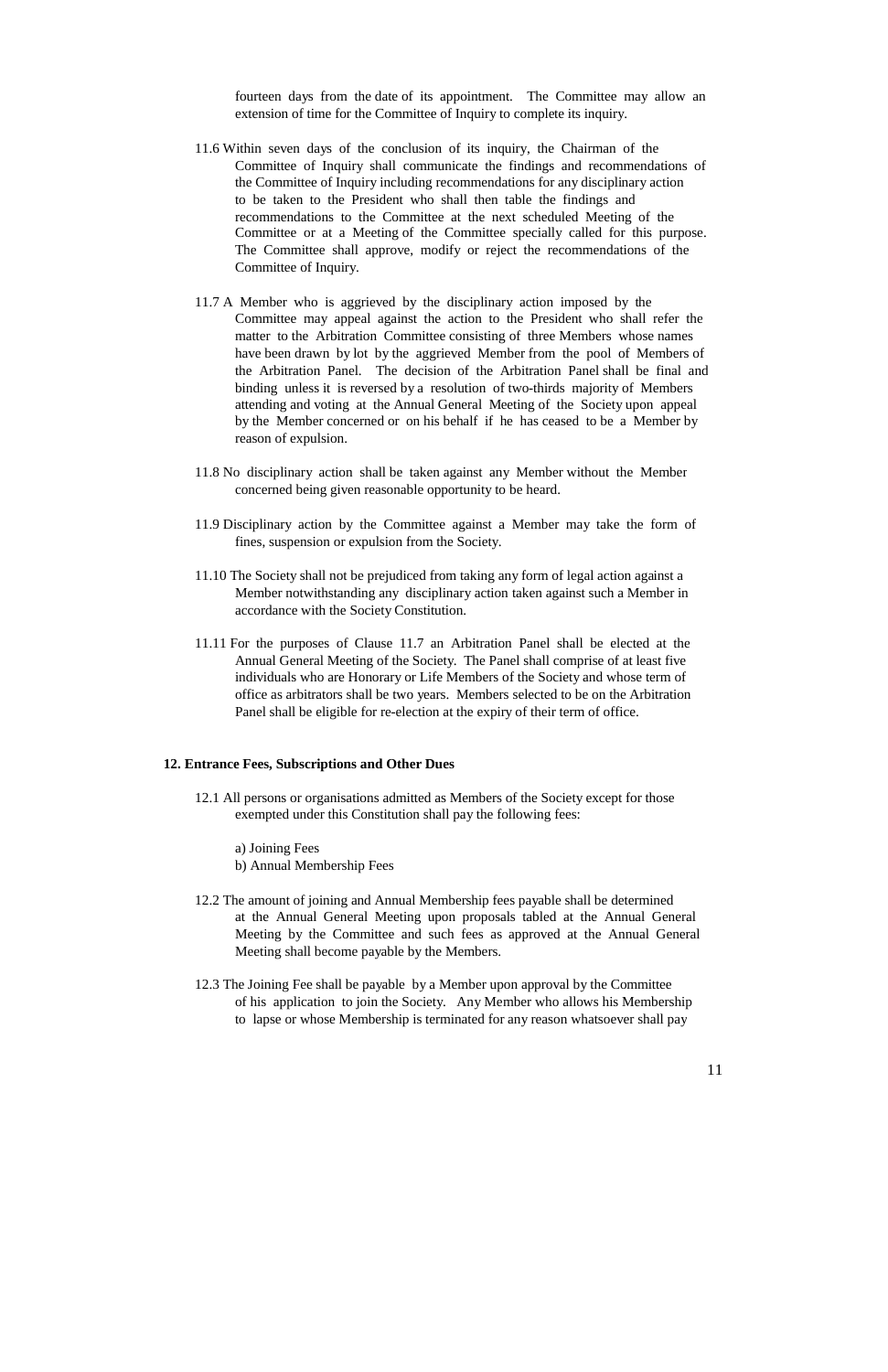the applicable Joining Fee again upon his readmission to Membership unless he is exempted from doing so by a decision of the Committee.

- 12.4 The Annual Subscription fee for each category of Membership is payable in full for each and every year the Member remains a Member of the Society unless the Member is exempted from paying Annual Membership fees under this Constitution.
- 12.5 All Annual Subscriptions shall be payable to the Honorary Treasurer of the Society within thirty days of the date the Annual Subscription falls due.
- 12.6 Members shall pay their Membership fees as the fees fall due notwithstanding notice to pay their fees is not received by them. Notice to pay Membership fees if such notices are sent out shall be sent to the most recent address supplied by each Member to the Membership Secretary as recorded in the Membership Register.
- 12.7 Persons or organisations admitted into Membership of the Society for the first time shall pay their initial subscription in accordance to the following schedule:
	- (a) Persons or organisations admitted into Membership during the first six months of the year shall pay a full year's subscription;
	- (b) Persons or organisations admitted into Membership during the last six months of the year shall pay one half of a full year's subscription.
- 12.8 The Membership Secretary shall notify each Member in writing of his obligation to pay his Membership dues thirty days before his Annual Subscription falls due. If such Membership dues are not received by the Honorary Treasurer within thirty days from the date the notification is sent out then a reminder shall be sent. If payment remains outstanding sixty days after the due date, a further reminder and warning of possible expulsion from the Society will be sent to the Member in arrears.
- 12.9 Any Member who allows his arrears to exceed two months after its due date shall receive a written notification signed by or on behalf of the Membership Secretary, and the Member in arrears shall be denied the privileges of Membership until he pays to the Society the amount of fees in arrears in full.
- 12.10 Any Member who allows his arrears to exceed three months after its due date shall automatically cease to be a Member of the Society, and the Committee may initiate legal action against him to recover the amount in arrears with costs of the legal action after the Member concerned has been served with due notice to settle the amount in arrears with the Society.
- 12.11 The Society by resolution at the Annual General Meeting may impose any special subscriptions or levies for particular purposes. If any Member fails to pay such subscription or levy within such period as may be resolved, the amount which remains unpaid and due shall be treated in the same way as arrears of Annual Subscriptions.

#### **13. Resignation**

Any Member who wishes to resign from the Society shall give two weeks' notice in writing to the Membership Secretary and together with such notice shall pay up all fees

and dues still owing by him to the Society.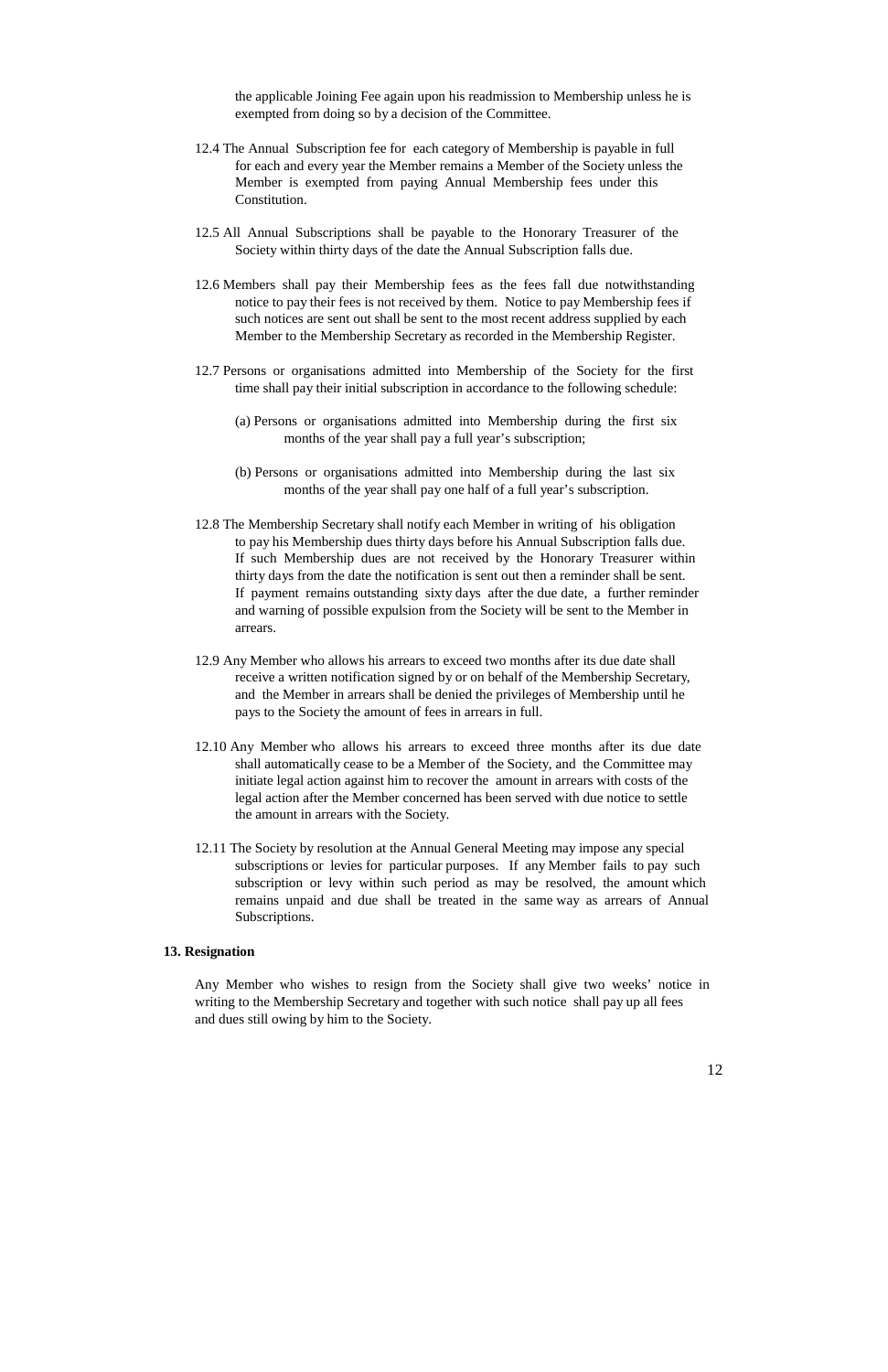## **14. General Meetings**

- 14.1 The supreme authority of the Society shall be vested in a General Meeting of the Members that includes the Annual General Meeting of the Society.
- 14.2 The prerequisite quorum for any General Meeting of the Society to Proceed shall be based on the total number of Members attending and present who are eligible to vote. This number shall include all Committee Members who are attending and present. The prerequisite quorum shall number at least twice the total number of Committee Members currently in office.
- 14,3 If thirty minutes after the time appointed for any General Meeting the stipulated quorum is not present, the General Meeting shall be postponed from that date to a date not exceeding seven days from the date originally appointed for the General Meeting. If the quorum stipulated for a General Meeting is not present half an hour after the time appointed for the postponed Meeting, the Members present shall have the power to proceed with the business of the day but shall not have the power to alter the rules of the Society or make any decision affecting the whole Membership.
- 14,4 The Annual General Meeting of the Society shall be held as soon as possible after the close of each financial year but not later than April on a date and a time and place to be decided by the Committee. The business of the Annual General Meeting shall be:
	- i) To receive the minutes of the previous Annual General Meeting;
	- ii) To receive the Committee's report on the working of the Society during the previous year;
	- iii) To receive the Treasurers' report and the audited accounts of the Society for the previous year;
	- iv) To elect a Committee once every two Annual General Meetings;
	- v) To appoint auditors for the ensuing year;
	- vi) To deal with such other matters as may be put before it with due notice
- 14.5 The Honorary Secretary shall send to all Members at least fourteen days before the Meeting notice of the Meeting stating the date, time and place, together with an agenda stating the nature of the business to be transacted, including copies of minutes and reports, together with the audited accounts of the Society for the previous year. Copies of these documents will also be made available at the registered place of business of the Society for the perusal of Members.
- 14.6 An Extraordinary General Meeting of the Society shall be convened:
	- (i) Whenever the Committee deems it desirable; or
	- (ii) At the joint written request of Members of not less than twice the number of Committee Members, stating the objects and reasons for such a Meeting.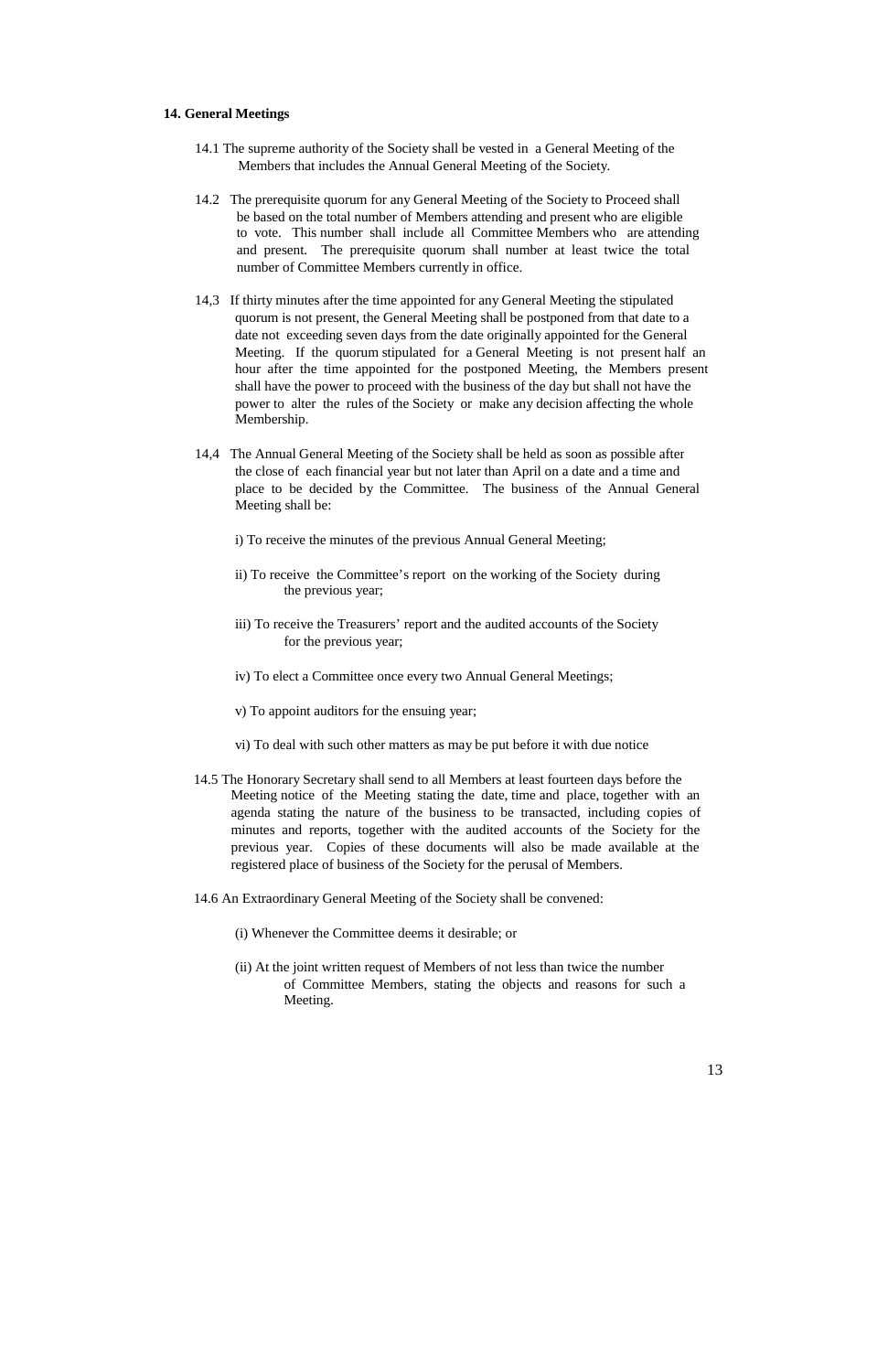- 14.7 An Extraordinary General Meeting requisitioned by Members shall be convened at date within thirty days from the receipt of such requisition.
- 14.8 Notice and agenda for an Extraordinary General Meeting shall be forwarded by the Honorary Secretary to all Members at least fourteen days before the date fixed for the Meeting.
- 14.9 Clauses 14.2 and 14.3 of this Constitution, pertaining to General Meetings, regarding the quorum and the postponement of an Annual General Meeting shall apply also to an Extraordinary General Meeting, but with the provision that if no quorum is present after half an hour from the time appointed for a postponed Extraordinary General Meeting requisitioned by the Members, the Meeting shall be cancelled, and no Extraordinary General Meeting shall be requisitioned for the same purpose until after the lapse of at least six months from the date thereof.
- 14.10 The Honorary Secretary shall forward to all Members a copy of the draft minutes of each Annual and Extraordinary General Meeting as soon as possible after its conclusion.
- 14.11 Between Annual General Meetings the Committee shall interpret the rules of the Society and when necessary, determine any point on which the rules are silent.
- 14.12 Except where they are contrary to or inconsistent with the policy previously laid down by the General Meeting, the decisions of the Committee shall be binding on all Members of the Society unless and until countermanded by a resolution of a General Meeting or an Extraordinary General Meeting.

## **15. Management Committee**

- 15.1 The management of the Society shall be vested in the Management Committee.
- 15.2 The Management Committee shall be composed of a minimum of seven officers and up to twelve officers known as the Office Bearers of the Society who shall be elected from amongst Full Members or Corporate Nominees who are eligible to be Full Members at the Annual General Meeting of the Society as follows:
	- (a) President
	- (b) Vice-President
	- (c) Honorary Secretary
	- (d) Assistant Honorary Secretary
	- (e) Honorary Treasurer
	- (f) Assistant Honorary Treasurer
	- (g) Membership Secretary
- 15.3 All positions in the Management Committee shall be filled by Full Members or Corporate Nominees of Research Corporate Members only, except for positions (h), (i) and (k) under Clause 15.2, above, which shall additionally be open to Corporate Nominees of Non-Research Corporate Members who are Full

Members.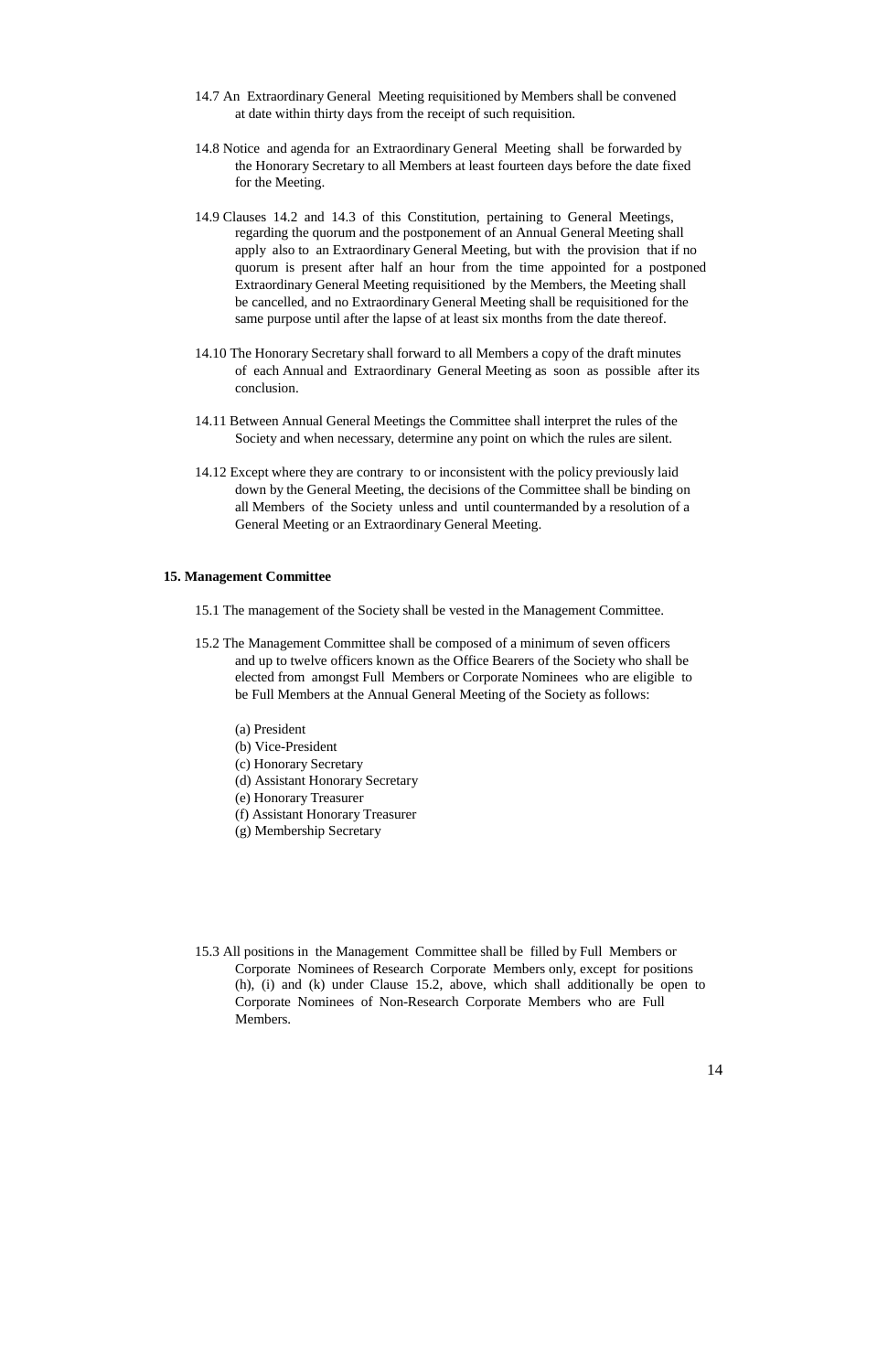- 15.4 Nominations for Office Bearers shall be proposed and seconded at the Annual General Meeting of the Society. Whenever there is a contest for any position, the selection of the Member into the office shall be by way of election through a simple majority vote of the Members eligible to vote at the Annual General Meeting.
- 15.5 The term of office of a Management Committee shall be two years. Office Bearers elected at an Annual General Meeting shall be elected for a term of two years each and shall continue in office until the Annual General Meeting two years after their election unless removed from office under the provisions of Clause 11 of this Constitution. Subject to Clause 15.6 below, Office Bearers shall be eligible for re-election every alternate year.
- 15.6 No Member shall be elected as the President of the Society at an Annual General Meeting for more than two consecutive terms. A Member who has served in the office of President of the Society shall not be eligible for re-election to the office of President until after a lapse of two terms of office of the President immediately following the said Member's two consecutive terms as President. No such limit is imposed upon any other position in the Committee.
- 15.7 The function of the Committee is to organise and supervise the day-to-day activities of the Society and to make decisions on matters affecting its running within the general policy laid down by a General Meeting of the Society. The Committee shall not act contrary to the expressed wishes of a General Meeting without prior reference to it and shall always remain subordinate to the General Meeting of the Society. It shall furnish a report to each Annual General Meeting on its activities during the previous year.
- 15.8 The Committee shall meet at least once every three months and a 14 days' notice of each Meeting shall be given to the Members. The President acting alone or not less than three of its Committee Members acting together may call for a Meeting of the Committee to be held at any time. A minimum of 4 members is required to constitute a quorum.
- 15.9 Where any urgent matter requiring the approval of the Committee arises and it is not possible to convene a Meeting, the Honorary Secretary may obtain such approval by means of a circular letter. The following conditions must be fulfilled before a decision of the Committee is deemed to have been obtained:
	- (a) The issue must be clearly set out in the circular and forwarded to all Members of the Committee;
	- (b) The decision must be by a simple majority vote

Resolution passed-AGM dated 23rd March 2011 Approved by R.O.S on 21<sup>st</sup> July 2011

Resolution passed-AGM dated 23rd March 2011 Approved by R.O.S on 21<sup>st</sup> July 2011

15.10 Any decision obtained by circular letter shall be reported by the Secretary to the next Committee Meeting and recorded in the minutes thereof.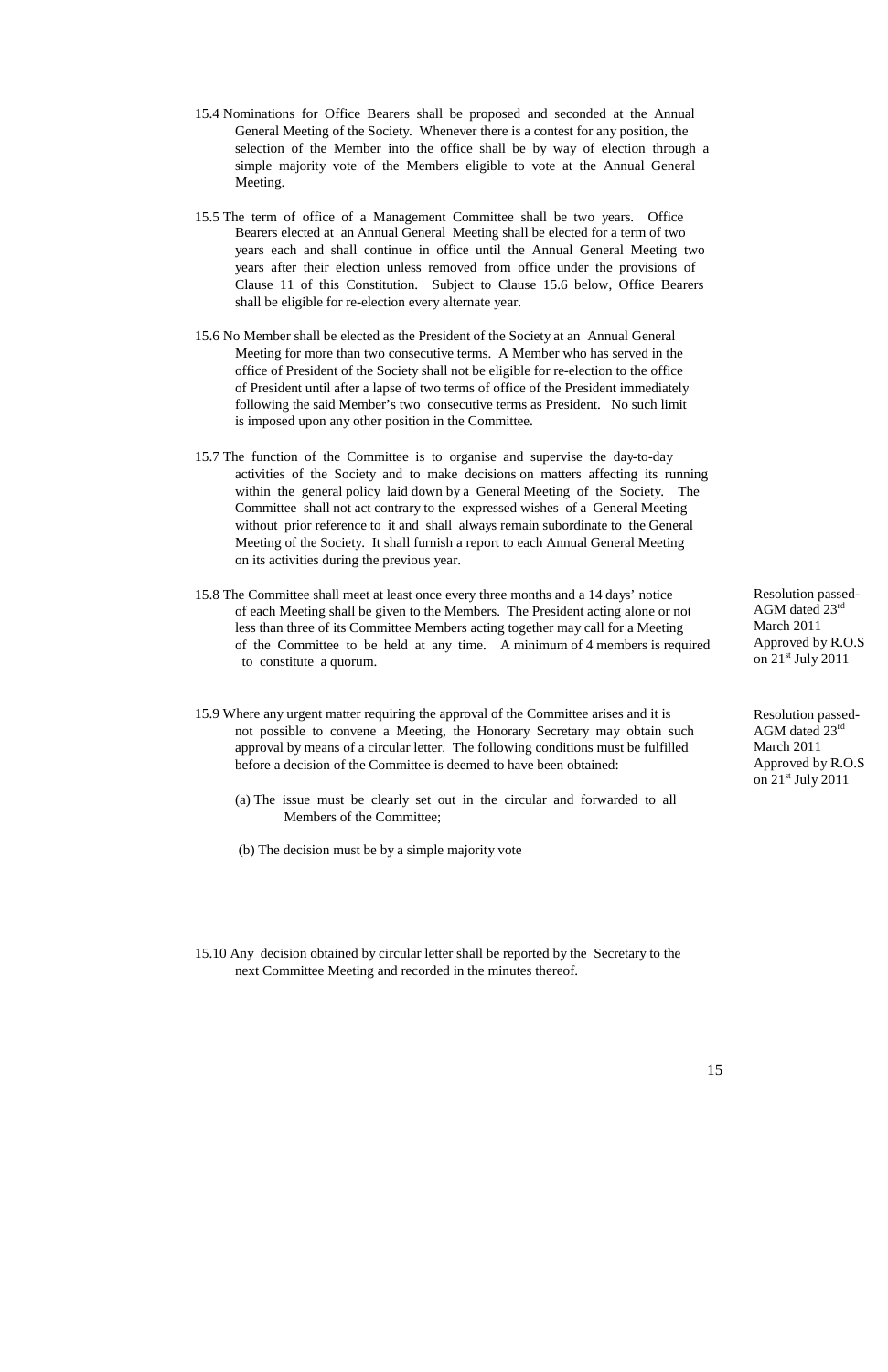- 15.11 Any Member of the Committee who fails to attend three consecutive Meetings of the Committee without satisfactory explanation acceptable to the Committee shall be deemed to have resigned from the Committee.
- 15.12 Each Committee Member shall be entitled to one vote, but the President at any Meeting shall have a second and casting vote in the event of a tie.
- 15.13 The proceedings of all Committee Meetings shall be entered in a Minute Book, prepared by the Honorary Secretary, which shall be signed by the President as a true record at the next succeeding Committee Meeting.
- 15.14 The President, with the approval of the Committee, shall have the power to co-opt up to two additional Members to the Committee for the remainder of the Committee's current term of office.
- 15.15 In the event of the death or resignation of a Member of the Committee, the Committee shall have the power to co-opt any other Member of the Society to fill the vacancy until the next election of Office Bearers.
- 15.16 The Committee shall give instructions to the Honorary Secretary and other Office Bearers for the conduct of the affairs of the Society. It may appoint such officers and such staff, as it deems necessary. It may suspend or dismiss any officer or member of the staff for neglect of duty, dishonesty, incompetence, refusal to carry out the decisions of the Committee, or for any other reason that it deems good and sufficient to be in the interests of the Society.
- 15.17 The Committee may appoint any sub-committee for any purpose arising out of or connected with any of the duties, functions and aims laid down under the rules. Any Member shall be eligible to become a become Member of these subcommittees.
- 15.18 All press and public statements for and on behalf of the Society shall be made by the President, the External Relations Secretary or another Committee Member as may be authorised by the Committee from time to time.
- 15.19 Any matters not specifically covered in these Rules shall be considered and acted upon by the Committee at its discretion.

Resolution passed-AGM dated 23rd March 2011 Approved by R.O.S on 21<sup>st</sup> July 2011

## **16. Duties of Office-Bearers**

- 16.1 President
	- 16.1.1 The President shall during his term of office preside at all General Meetings, all Meetings of the Committee and shall be responsible for the proper conduct of all such Meetings. He shall have the casting vote and shall sign the minutes of each Meeting at the time they are approved. He shall be a joint signatory together with the Honorary Secretary and Honorary Treasurer, for all cheques issued by the Society.
	- 16.1.2 The Vice-President shall deputise for the President during the latter's absence.

16.2 Honorary Secretary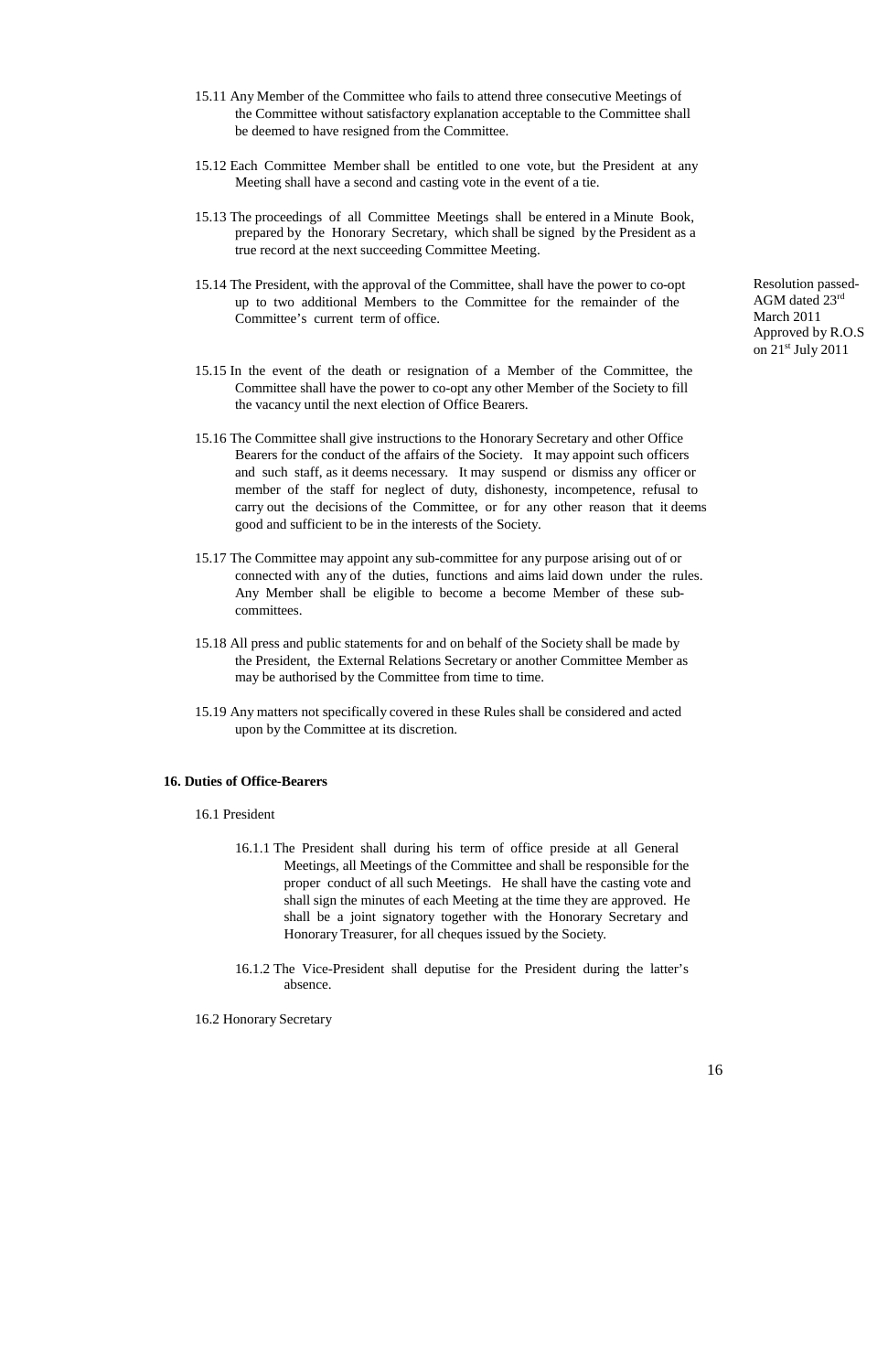- 16.2.1 The Honorary Secretary shall conduct the business of the Society in accordance with the rules, and shall carry out the instructions of the General Meeting and of the Committee. He shall be responsible for conducting all correspondence and keeping all books, documents and papers, except the accounts and financial records. He shall attend all Meetings, keep minutes of Meetings and record all proceedings. He shall together with the President and the Honorary Treasurer, sign all cheques on behalf of Society. He shall file annual returns within sixty days from the date of the Annual General Meeting to the Registrar of Societies.
- 16.2.2 The Assistant Honorary Secretary shall assist the Honorary Secretary in carrying out his duties and shall act for him in his absence.

#### 16.3 Honorary Treasurer

- 16.3.1 The Honorary Treasurer shall be responsible for the finances of the Society. He shall keep proper and accurate accounts of all its financial transactions. He shall be a cosignatory of with the President and the Honorary Secretary of all cheques issued by the Society.
- 16.3.2 The Assistant Honorary Treasurer shall assist the Honorary Treasurer in carrying out his duties and shall act for him in his absence.
- 16.4 Membership Secretary

The Membership Secretary shall keep a Membership Register consisting of particulars of each Member's name, identity card number, date and place of birth, occupation, name and address of employer, residential address and correspondence address or such particulars as may be applicable of the Corporate Member concerned and date of joining the Society.

.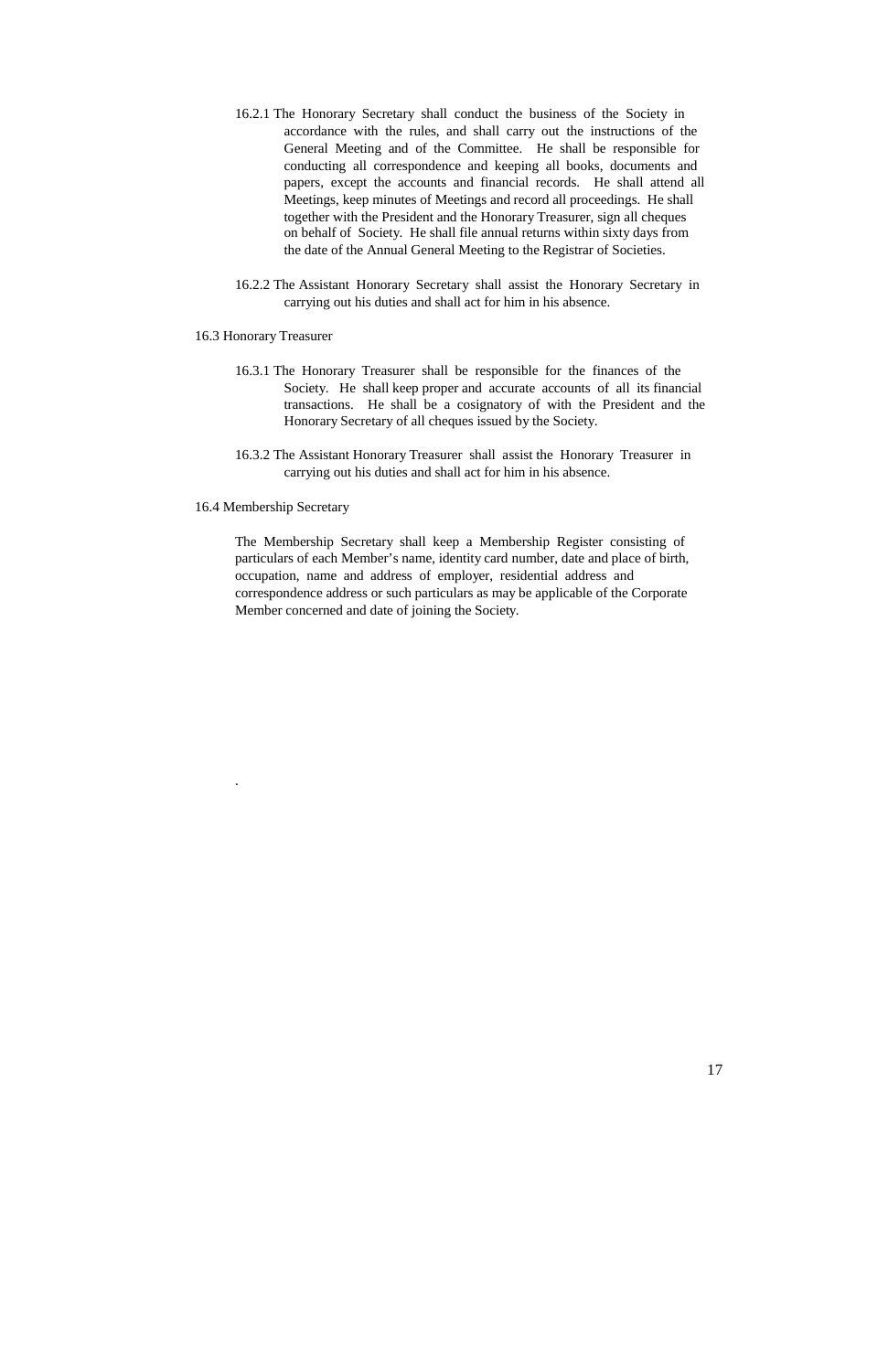.

#### **17. Auditors**

- 17.1 Two members, who shall not be Office Bearers of the Society, shall be appointed by the Annual General Meeting as Honorary Auditors of the Society for the financial year. They shall hold office for one year and may be reappointed.
- 17.2 The Auditors shall audit the accounts of the Society for the year, and prepare a report or certificate for the following Annual General Meeting. They may also be required by the President to audit the accounts of the Society for any period within their tenure of office, at any date, and to make a report to the Committee.

## **18. Financial Provisions**

- 18.1 Subject to the following provisions in this Constitution, the funds of the Society may be expended for the purpose necessary for the carrying out of its objects, including the expenses of its Office Bearers and paid staff, and the audit of its accounts, but Society funds shall on no account be used to pay the fine of any Member who may be convicted in a court of law.
- 18.2 All cheques or withdrawal notices on the Society's account shall be signed jointly by any two of the Members of the Management Committee holding the office of President, Honorary Secretary or Honorary Treasurer. In the absence of any one of the authorised signatories for a period exceeding thirty days, the Committee may appoint by way of resolution another Member of the Committee to be

signatory if necessary.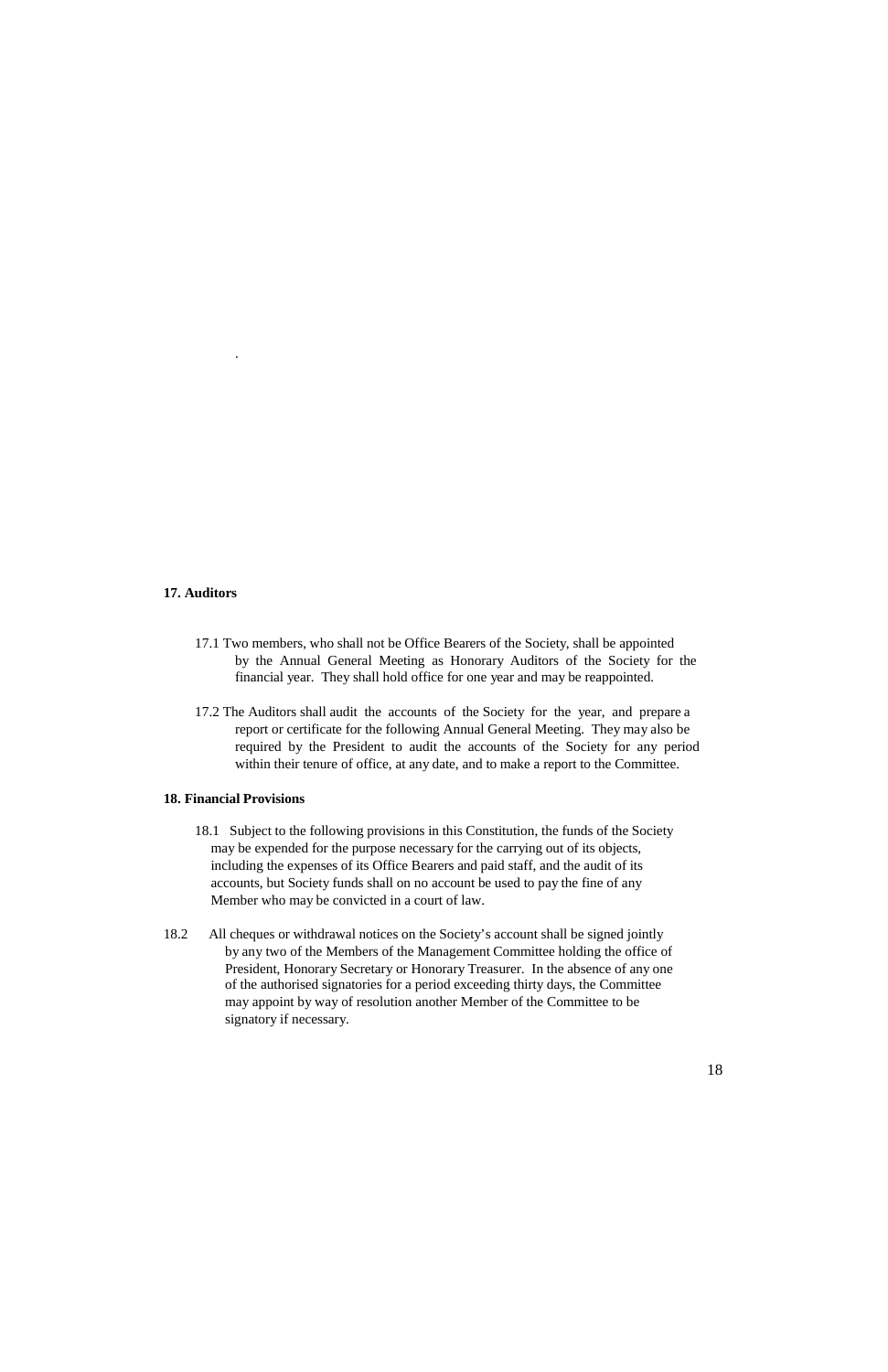- 18.3 As soon as possible after the end of each financial year, a statement of receipts and payments and a balance sheet for the year shall be prepared by the Honorary Treasurer and audited by the Auditors appointed under Clause 17.1 of this Constitution The audited accounts shall be submitted for the approval of the next Annual General Meeting, and copies shall be made available at the registered place of business of the Society for the perusal of Members.
	- 18.4 All monies received on behalf of the Society shall be paid into a bank account or bank accounts which shall be opened in the name of the Society with such bank or banks as determined by the Committee from time to time or into any trust account as may be approved by the Committee from time to time.
	- 18.5 The Committee shall draw up an annual budget, which shall be approved at each Annual General Meeting. Upon approval, the Committee shall be authorised to expend the amounts set out in the budget, and to expend any monies in excess of the budget, so long as the monies do not exceed 20% of the budget for that financial year. Any expenditure in excess of this 20% shall have the prior approval of a General Meeting.
	- 18.6 The financial year of the Society shall commence on the 1 st January and end on the 31<sup>st</sup> December every year.

#### **19. Trustees**

- 19.1 Three Trustees, each of whom must be at least 21 years of age or a Trust Corporation shall be appointed at the Annual General Meeting and shall hold office during the pleasure of the Society. There shall be vested in the Trustees or Trust Corporation all immovable properties whatsoever belonging to the Society upon execution of a Deed of Trust.
- 19.2 The Trustees or the Trust Corporation shall not sell, withdraw or transfer any of the property of the Society without the consent and authority of a General Meeting of Members.
- 19.3 A Trustee may be removed from office by a General Meeting on the grounds that, owing to ill health, unsoundness of mind, absence from the country or for any other reasons, he is unable to perform his duties or unable to do so satisfactorily. In the event of the death, resignation or removal of a trustee, the vacancy shall be filled by a new Trustee appointed by a General Meeting.

#### **20. Advisor / Patron**

The Committee shall if it deems fit and necessary invite and thereafter appoint if he gives his consent in writing , a distinguished person to be the Advisor or Patron of the Society.

#### **21. Prohibitions**

21.1 None of the following games shall be played on the premises of the Society: Roulette, Lotto, Fan Tan, Poh, Peh Bin, Belankai, Pai Kau, Tau Ngau, Tien

Ngau, Tien Kow, Chap Ji Kee, Sam Cheong, Twenty One, Thirty One, Ten and a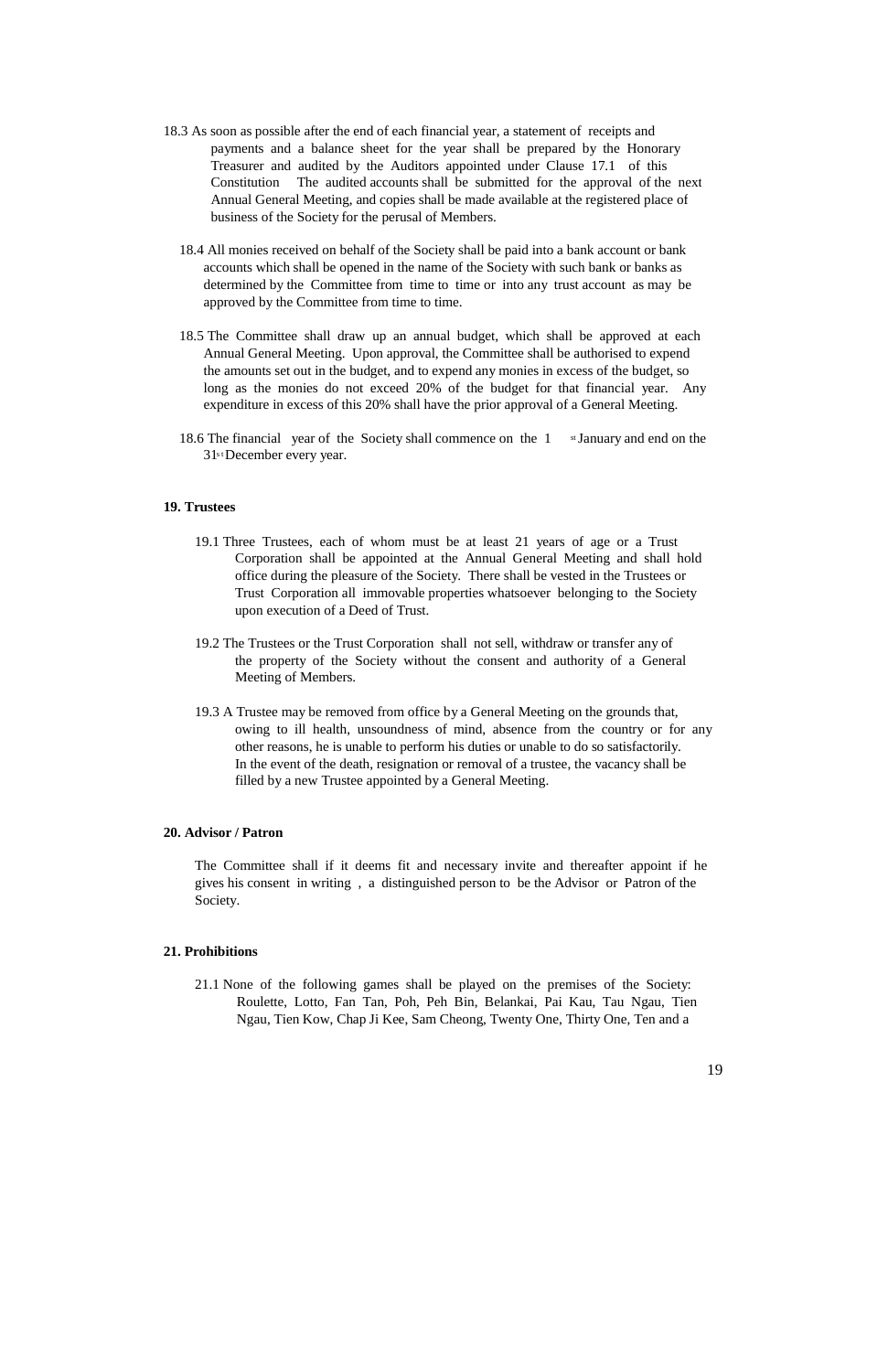half, all games of dice, bankers' games, all video games and all games of mere chance.

- 21.2 The Society shall not hold any lottery, whether confined to its Members or not, in the name of the Society, its Office Bearers or Members without prior approval from the authorities concerned.
- 21.3 "Benefits" as mentioned under Section 2 of the Societies Act 1966 shall not be given by the Society to any of its Members.

## **22. Appointment of General Office and Executive Staff**

- 22.1 The Committee shall at its discretion appoint such staff, as necessary, upon such terms and conditions as to salary and other benefits as the Committee may see fit and may appoint an executive secretary and a firm of public accountants for such period at such remuneration and on such conditions as may from time to time be determined by the Committee. Such staff shall be responsible to the Committee and shall carry out all duties assigned to him by the Committee.
- 22.2 All books of accounts, the records and papers of the Society shall be kept at the registered office of the Society and shall be under the care, custody and control of appropriately appointed executive and office staff, but shall at all times be available for inspection by Committee Members and the Society's auditors.
- 22.3 Appropriately appointed office staff shall be responsible to see that all monies received by or on account of the Society are paid by the proper officer into the bank account designated for the credit of the Society.

# **23. Translations**

These Rules are in the English Language and may be translated into other languages, provided that in the event of any inconsistency or conflict between the English version and any translation, the English version shall prevail.

## **24. Amendments of Rules**

- 24.1 These Rules shall not be amended except by resolution of a General Meeting. Such amendments shall take effect from the date of their approval by the Registrar of Societies. Any amendment to the rules shall be forwarded to the Registrar of Societies within sixty days of being passed by the General Meeting.
- 24.2 Any proposal which is adopted by resolution passed at a General Meeting by a two-thirds majority vote of the quorum present or by post or by proxy shall be valid and binding upon all Members, and such addition, deletion or amendment shall then come into force subject to the proviso of the written approval of the Registrar of Societies.